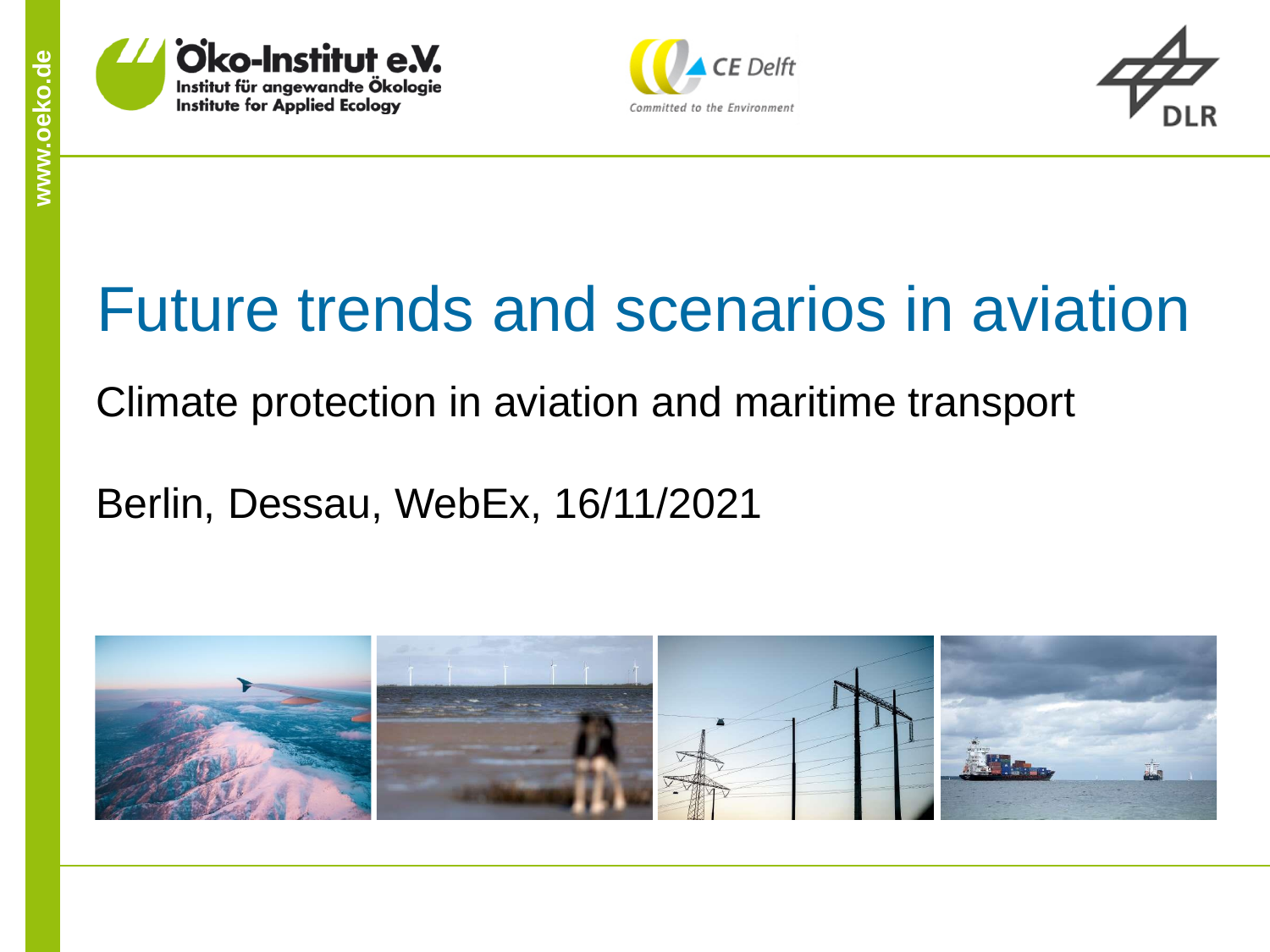### Aviation's share in global crude oil demand (final consumption) 2018



Source: IEA (2020a)

Aviation has a significant share in global oil demand!

Road Rail Navigation Aviation Industry Non-energy use Residential Other (e.g. agriculture)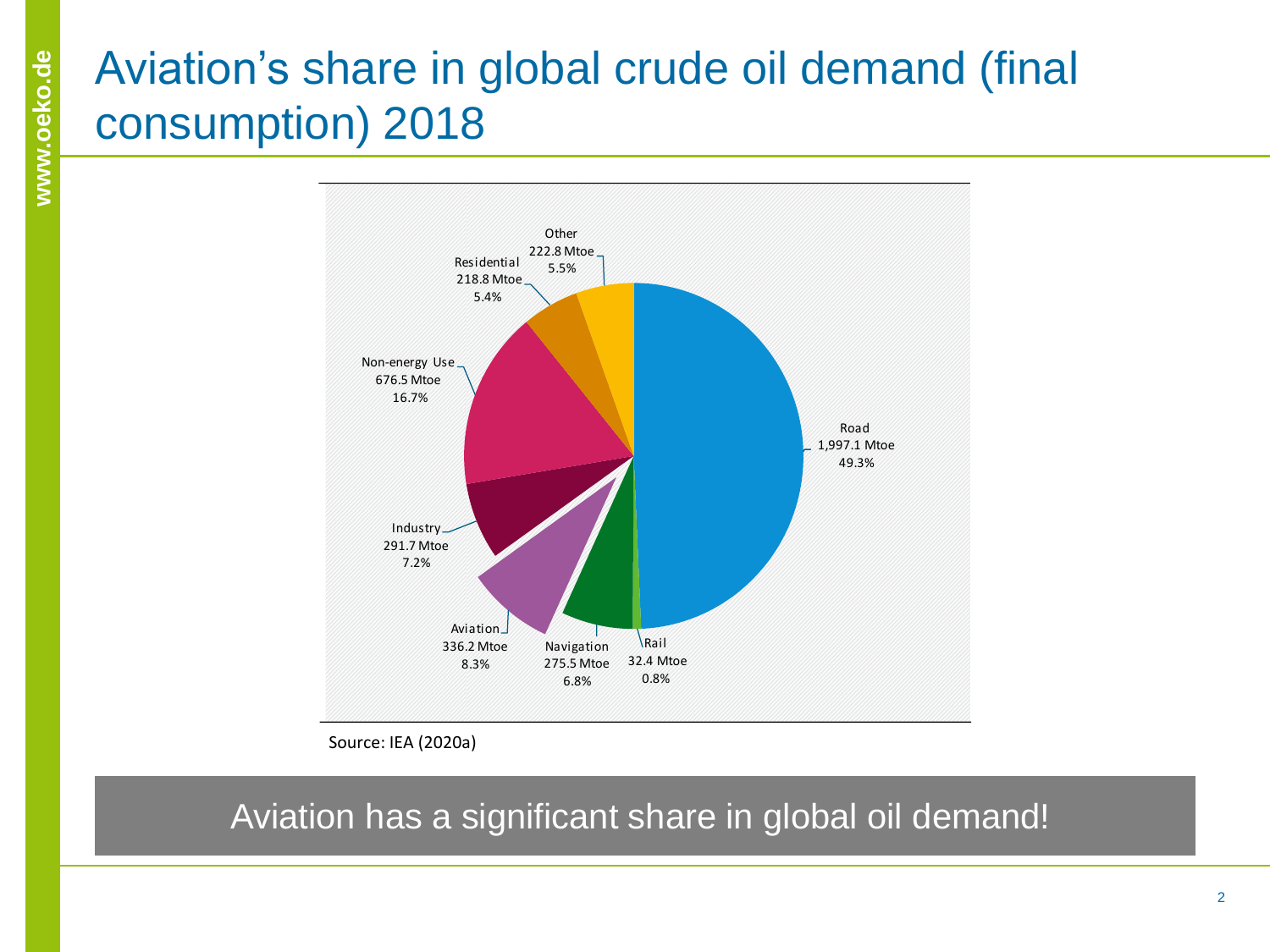### Forecasts and scenarios on aviation development

- Typically, aviation forecasts and scenarios predict **traffic development**, but not **energy consumption**
- Traffic forecasts predict medium- and long-term aviation demand growth between 2.8 % and 5.2 %

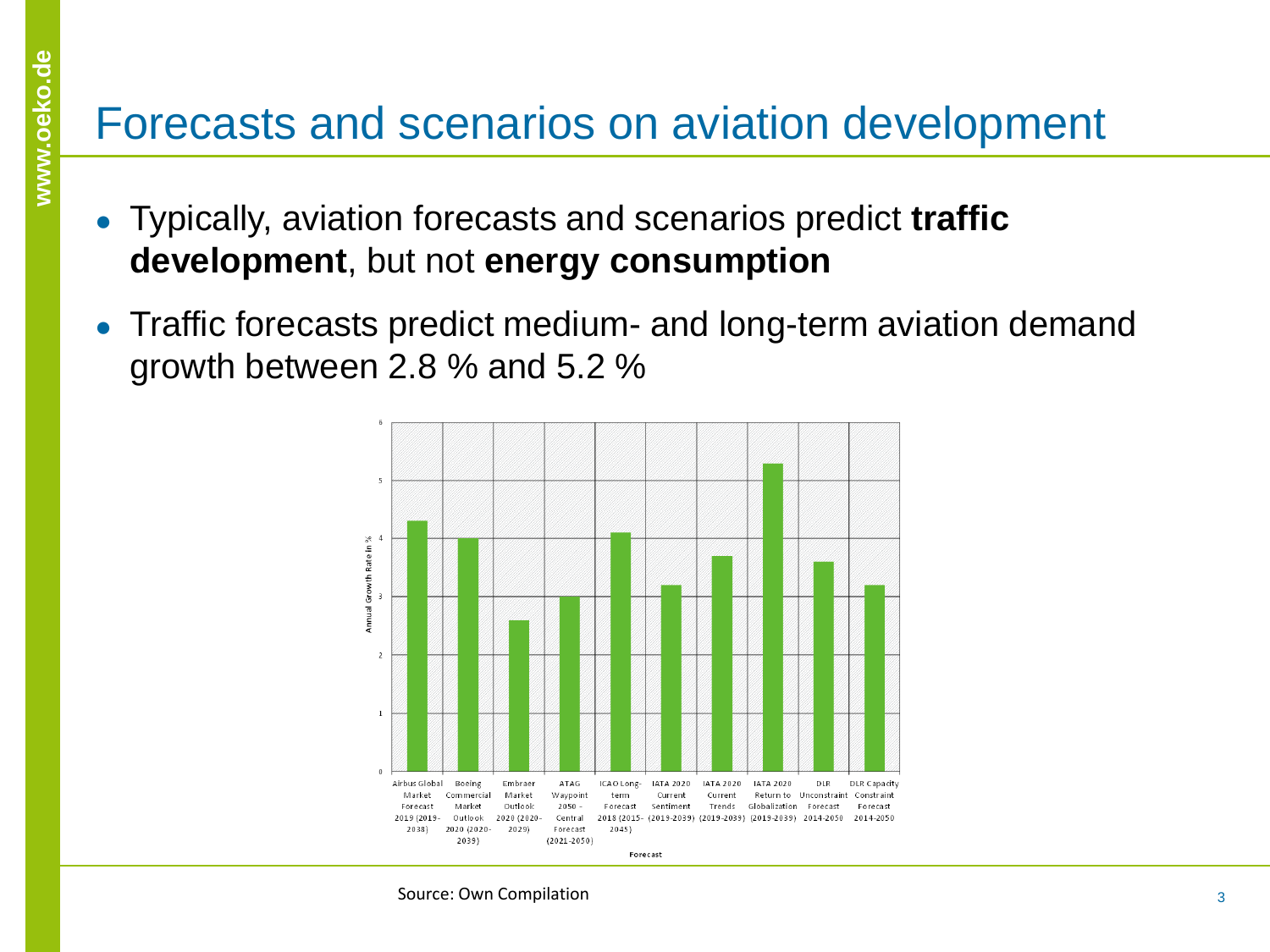## Impacts of the COVID-19 pandemic

- Temporary severe decline in aviation demand and energy consumption
- Aviation recovery is taking place  $-$  e.g. global domestic traffic in September 2021 only 24% below September 2019
- Updated medium- and long-term forecasts expect a small decline in growth rates (e.g. Boeing CMO 2021 4.0% p.a. vs. CMO 2019 4.6 %)



Source: EUROCONTROL (2021)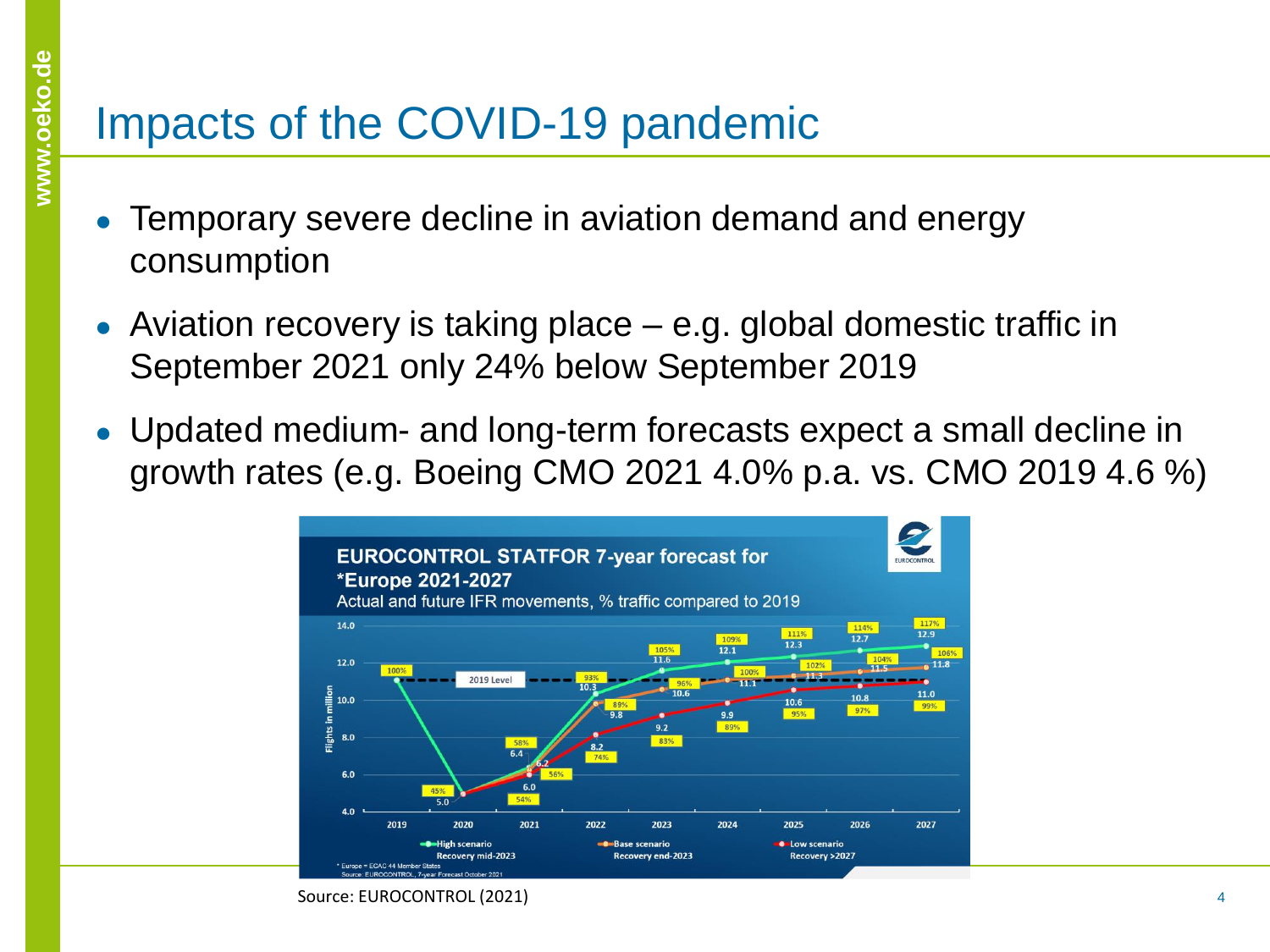### Trends in energy efficiency improvements

- Aviation has increased energy efficiency and decoupled energy consumption from traffic development
- Increasing marginal effort in reducing emissions (Germany):
	- $-1990 2000$ : 2% p.a.
	- $-2000 2010$ : 1.6% p.a.
	- $-2010-2020:0.9%p.a.$
- Main contributing factor: engine technology and aerodynamics, flight efficiency by operations and air traffic management



#### Historical development and projection for global aviation energy efficiency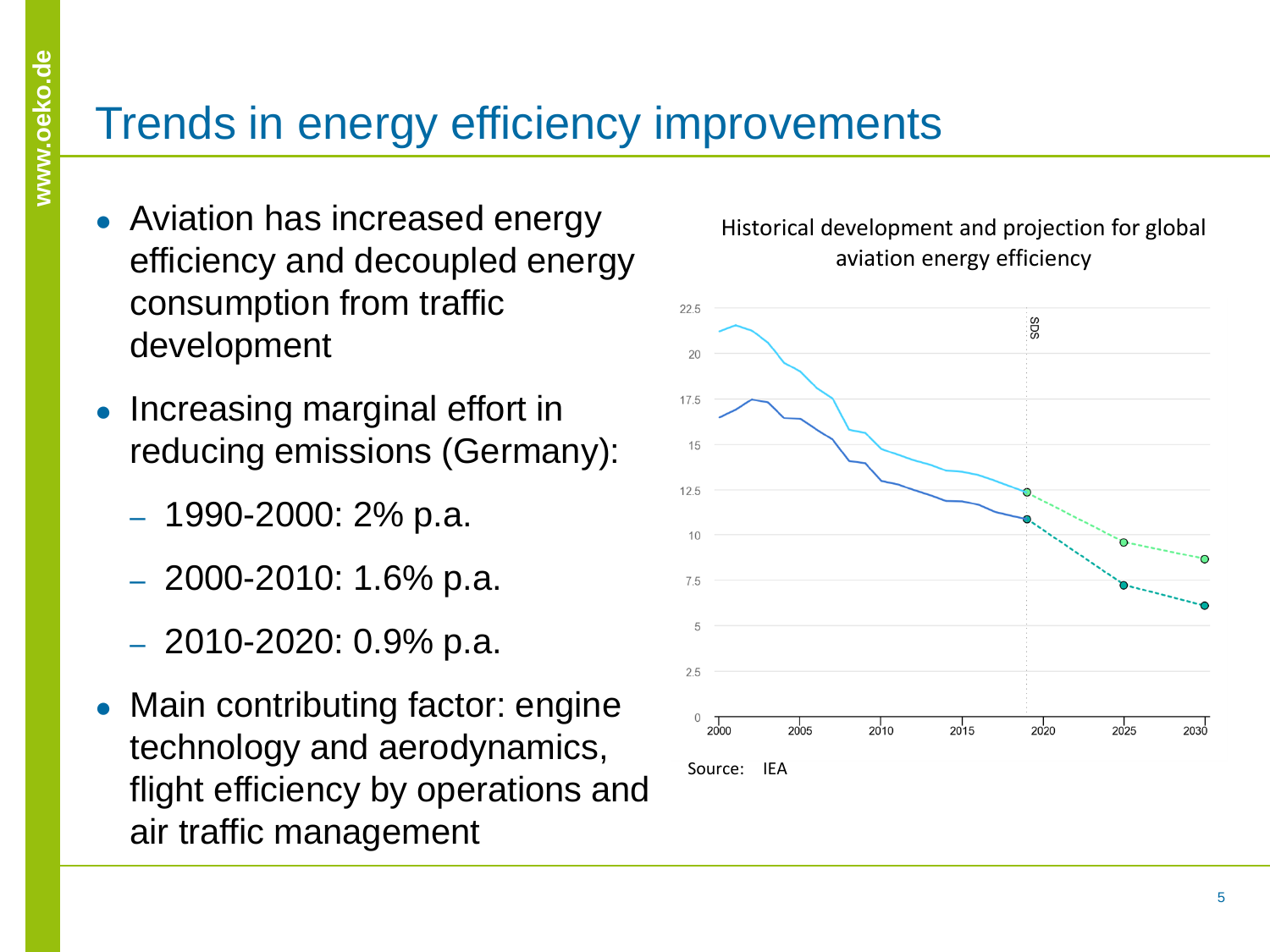# Combining traffic and energy efficiency forecasts



![](_page_5_Figure_3.jpeg)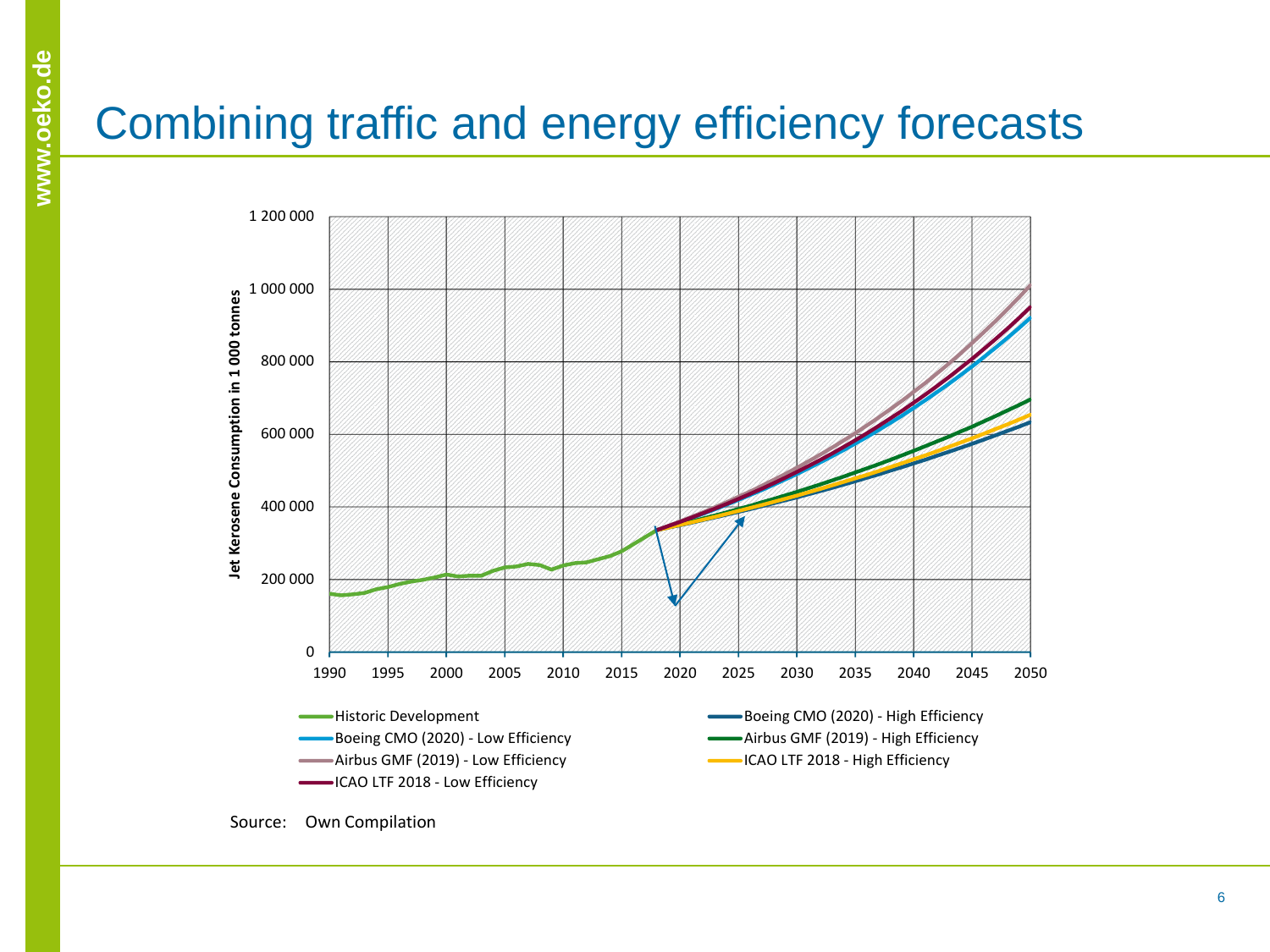### Key takeaway messages

- Aviation is expected to grow on a global scale, despite COVID-19 pandemic, at a rate of  $~14\%$  p.a.
- Long-run efficiency increase by fleet renewal and operational improvements in the order of 1-1.5% p.a.
- COVID-19 has accelerated retirement of older, less fuel efficient aircraft
- As things stand, alternative energy carriers will be limited in their commercial use to small regional aircraft (battery-electric power) or short-medium haul jets (hydrogen), if at all
- Global fuel demand for aviation is expected to grow  $\sim$ 3% p.a.
- Sustainable aviation fuels are the most likely alternative for a decarbonization of aviation in a reasonable timeframe